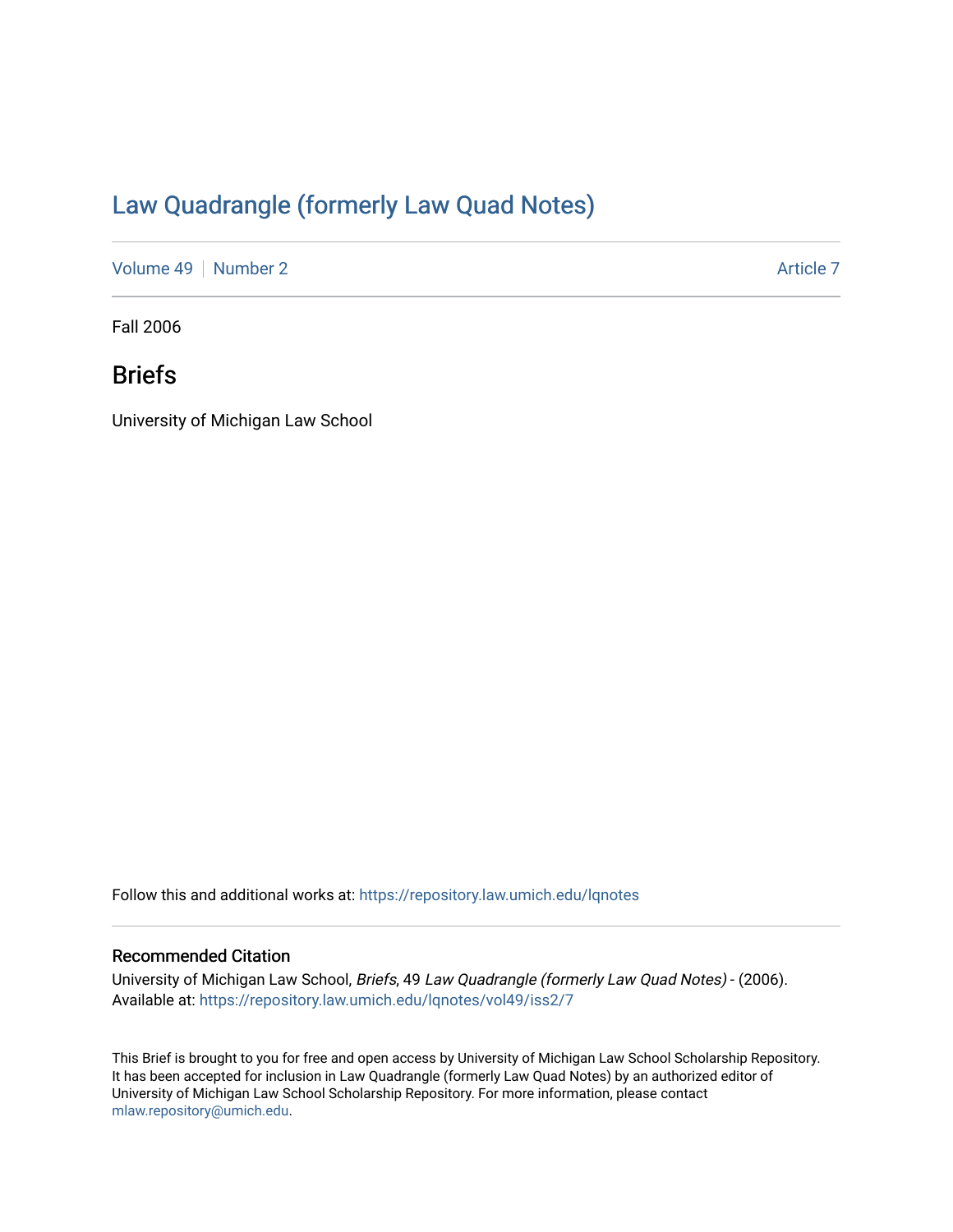# **BRIEFS**

## IN DETAIL

- **66** U.S. Solicitor General Paul D.Clement: O'Connor, Alito, Roberts made for "historic" Supreme Court term
- **68** Inspiring Paths speakers discuss careers
- **69** Faculty and students share interests



*U.S. Solicitor General Paul D. Clement describes the events that made the U.S. Supreme Court's 2005 term "historic" during a talk at the Law School earlier this year.*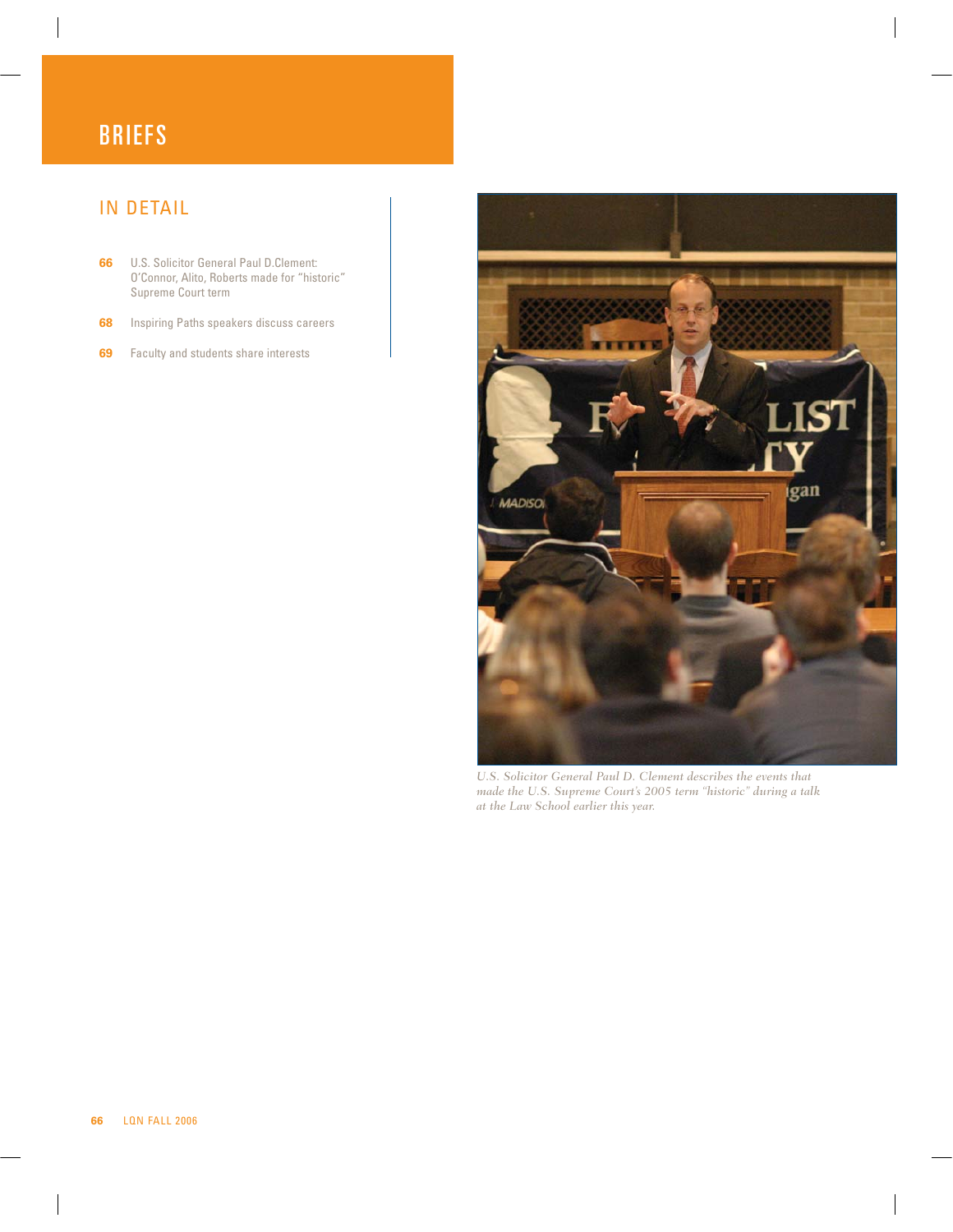#### U.S. Solicitor General: O'Connor, Alito,Roberts made for "historic" Supreme Court term

In the U.S. Supreme Court's 2005-06 term was especially significant historically and had two distinct parts to it that made it seem like two terms instead of one, U.S. Solicitor General Paul D. Clement told a Michigan Law audience last fall.

Clement, speaking in a program sponsored by the student chapter of the Federalist Society, noted that with the death of Chief Justice William H. Rehnquist and the retirement of Justice Sandra Day O'Connor the Court had "a remarkable change in membership." The arrival of Chief Justice John G. Roberts in September 2005 and Justice Samuel Alito in January 2006 brought the first change in personnel to the Court in some 20 years, he noted.

In addition, the session had the unique dynamic of O'Connor hearing cases and writing decisions after she had submitted her resignation but was remaining on the Court until her replacement was confirmed. Attorneys arguing before the Court with O'Connor on it did not know if a decision would be rendered soon enough to stand or if they might have to re-argue their case after O'Connor retired.

"You were arguing before nine members but you didn't know if the case would be decided by an eight-judge court," Clement explained.

O'Connor participated in about one-fourth of the Court's cases during the 2005-06 term, and "she was in the majority on all 20," Clement reported. Indeed, he noted, two of the decisions were 5-4, and the Court issued them anyhow while O'Connor's vote still could be included.

"Because of the change in personnel, there was a palpable sense that this was an historic Court [term]," Clement explained. The term included a series of "firsts" and "lasts," like the first decision of O'Connor's last term, her last opinion, the first question asked by Roberts or Alito, the first decision by either of the new justices, the first hints of any overall Court shift.

term, while O'Connor remained on the Interestingly, the first half of the bench, included "a surprising number" of unanimous decisions, Clement reported. During the second part of the term "more decisions were by a sharply divided court."

For example, he said, the Court upheld New Hampshire's parental notification law in the first abortion case the Court had heard in several years, and O'Connor wrote the opinion. The Court also decided unanimously against the State of Georgia in a case involving the federal Americans with Disabilities Act, and the decision was written by usually staunch federalist Justice Antonin Scalia, Clement noted.

After O'Connor's departure, decisions often were more closely divided, Clement continued. The Court split 5-3 and issued half a dozen opinions in *Georgia v. Randolph, Scott* in deciding that one spouse could authorize a warrantless home search over the other spouse's objection.

In several of these split decisions, Justice Anthony M. Kennedy provided the

*U.S. Solicitor General Paul D. Clement*

decisive vote while urging moderation, as he did by joining the 5-4 majority in limiting the scope of the Clean Water Act and concurring in the 5-3 decision in the *Hamdan* case that overturned using military tribunals for terrorism detainees and upheld the Geneva Conventions' application to such suspects.

At the time Clement visited the Law School, in late September, the Court's 2006-07 docket had not been completed enough to fully analyze the upcoming term, Clement said. But he noted that there are some "very important" cases coming before the Court during the term, among them cases involving abortion, the use of race in K-12 school districting, a challenge to federal refusal to regulate greenhouse gases, and the size of and proportionality of punitive damages.

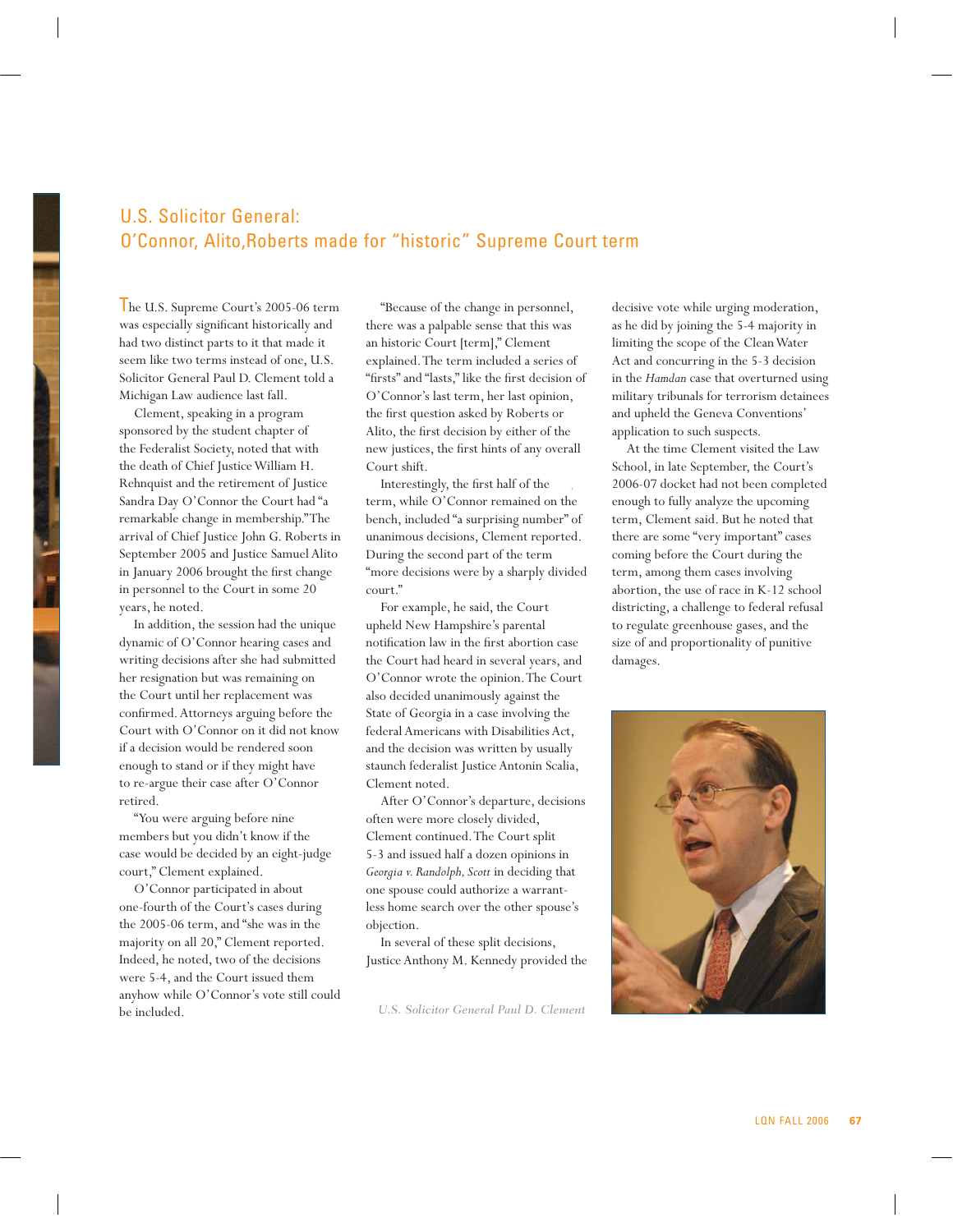



#### Inspiring Paths speakers discuss careers

*Left, Scott Garland, '95, senior counsel in the Computer Crime and Intellectual Property Section of the U.S. Justice Department, describes the variety of work that he may do in his job, ranging from trying cases anywhere in the United States to working on legislation, policy development, designing programs, training agents, working with undercover investigation, or a host of other activities. "You can do all of these things at the Department of Justice," he explained. Garland was the first speaker in the Office of Public Service's Inspiring Paths lecture series, which presents speakers who discuss their public service, government, and/or pro bono work and the career paths they have followed. Right, Michael Posner, president of Human Rights First and the second speaker in the fall series, describes his organization's immigration and asylum work, what he called the "post 9/11" agenda, and efforts to "support and amplify" the voices of human rights organizations around the world. At the time of Posner's visit, Human Rights First was working to defeat the bill to retain interrogation options for the commander-in-chief and the CIA that otherwise are forbidden by Article 3 of the Geneva Conventions. "I'm an eternal optimist," he explained. "Who would have imagined the end of the Soviet Union, peace in Northern Ireland, the end of apartheid in South Africa?"*